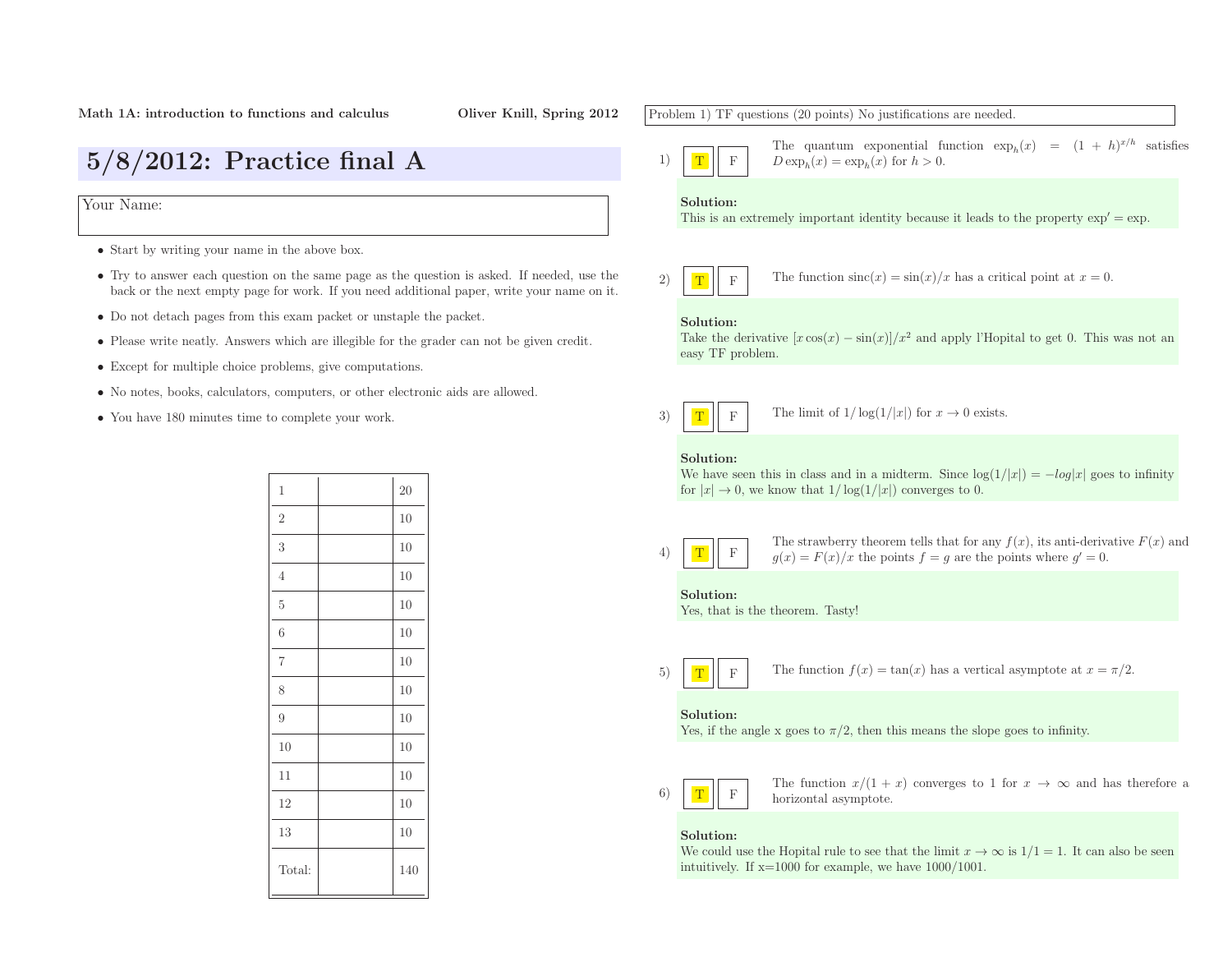7) T <sup>F</sup> The function <sup>f</sup>(x) <sup>=</sup> tan(x) is odd: it satisfies <sup>f</sup>(x) <sup>=</sup> <sup>−</sup>f(−<sup>x</sup>). Solution:Yes, it appears odd but it is true: tan is odd. Even tomorrow. 8) T <sup>F</sup> The function sin<sup>3</sup>(x)/x<sup>2</sup> is continuous on the real line. Solution:It can be written as sinc(x)<sup>2</sup> sin(x), <sup>a</sup> product of two continuous functions. 9) T <sup>F</sup> With Df(x) <sup>=</sup> <sup>f</sup>(x+1)−f(x) we have <sup>D</sup>(fg)(x) <sup>=</sup> Dfg(x+1)+f(x)Dg(x). Solution:This is also called the quantum Leibniz rule. 10) T <sup>F</sup> If <sup>f</sup> is continuous and has <sup>a</sup> critical point <sup>a</sup> for <sup>h</sup>, then <sup>f</sup> has either <sup>a</sup> local maximum or local minimum. Solution:The function f(x) <sup>=</sup> <sup>x</sup><sup>3</sup> is <sup>a</sup> counter example. 11) T <sup>F</sup> The limit of [ <sup>1</sup> 3+<sup>h</sup> <sup>−</sup> <sup>13</sup> ]/h for <sup>h</sup> <sup>→</sup> <sup>0</sup> is <sup>−</sup><sup>1</sup>/9. Solution:This is the derivative of <sup>1</sup>/x at <sup>x</sup> <sup>=</sup> 3. 12) T <sup>F</sup> The function (cos(x) <sup>+</sup> sin(3x))/(sin(4x) <sup>+</sup> cos(3x)) can be integrated using trig substitution. Solution:Yes, this works with the magic substitution <sup>u</sup> <sup>=</sup> tan(x/2), dx <sup>=</sup> <sup>2</sup>du (1+u<sup>2</sup>) , sin(x) <sup>=</sup> <sup>2</sup><sup>u</sup> 1+u<sup>2</sup> and cos(x) <sup>=</sup> <sup>1</sup>−u<sup>2</sup> 1+u<sup>2</sup> . Solution:It is the derivative of the total cost, not the anti-derivative. 14) T <sup>F</sup> The cumulative distribution function is the anti-derivative of the probability density function. Solution:Yes, now we are talking. 15) T <sup>F</sup> The function <sup>√</sup><sup>1</sup> <sup>−</sup> <sup>x</sup><sup>2</sup> can be integrated by <sup>a</sup> trig substitution <sup>x</sup> <sup>=</sup> cos(u). Solution:For example, one could also take <sup>x</sup> <sup>=</sup> sin(u). 16) T <sup>F</sup> The integral <sup>R</sup> <sup>10</sup> <sup>1</sup>/x<sup>2</sup> dx is finite. Solution:The anti-derivative of the function inside the integral is <sup>1</sup>/x which does not look good in the limit <sup>x</sup> <sup>→</sup> 0. Nope, the integral does not exist. Intuitively, <sup>1</sup>/x<sup>2</sup> just goes to infinity too fast if <sup>x</sup> <sup>→</sup> 0. 17) T <sup>F</sup> The chain rule tells that d/dxf(g(x)) <sup>=</sup> <sup>f</sup>′(x)g′(x). Solution:There is <sup>a</sup> missing link in the chain. Look it up. 18) T <sup>F</sup> For the function <sup>f</sup>(x) <sup>=</sup> sin(100x) the hull function is constant. Solution:Yes the maxima are at 1. Connecting the maxima <sup>g</sup>ives the line <sup>x</sup> <sup>=</sup> 1. The lower hull is x <sup>=</sup><sup>−</sup>1. —

19)

T

13)T  $\begin{tabular}{|c|c|c|} \hline \bf $F$ & \hline \end{tabular} The trapezoid method is also called Simpson rule.$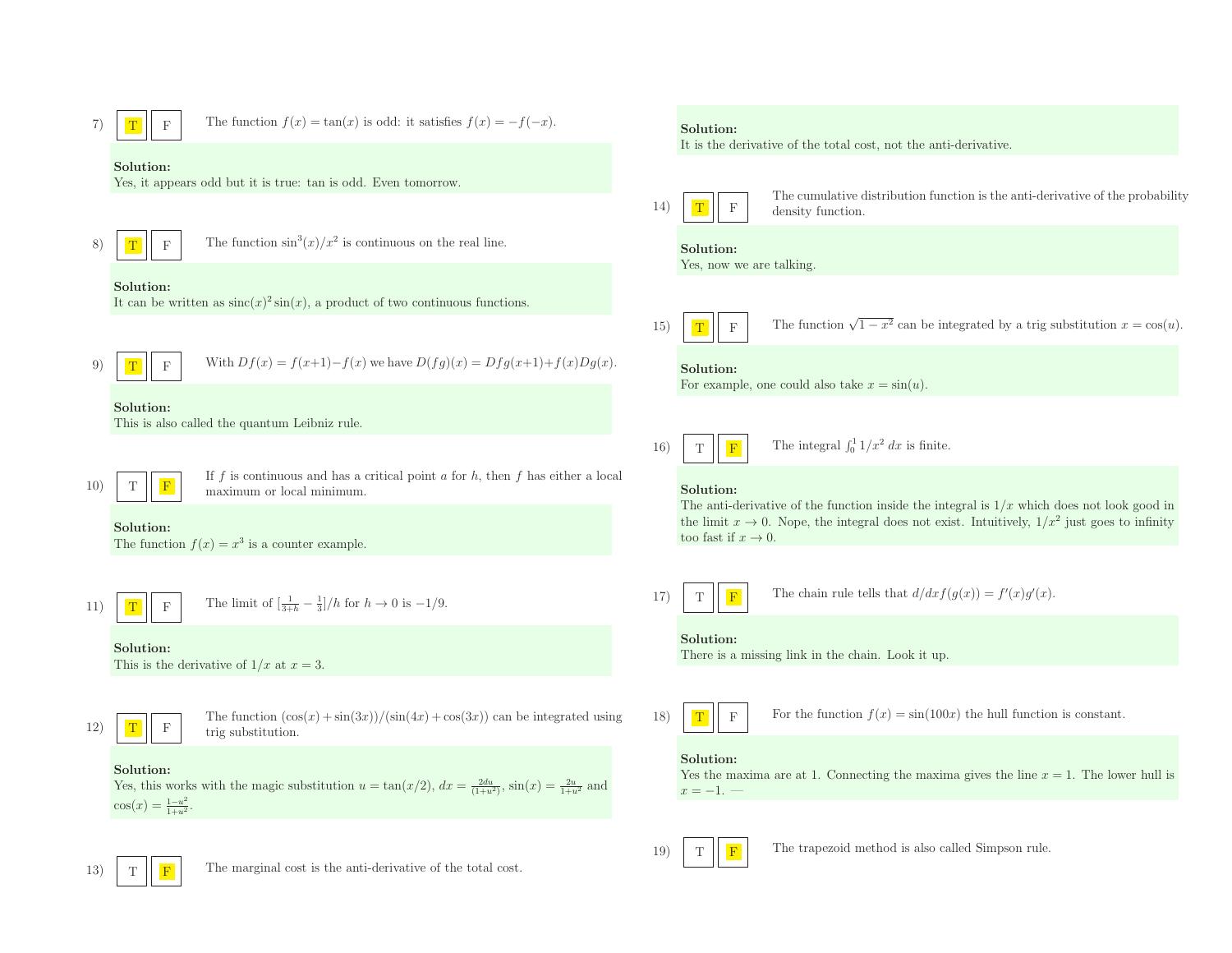### Solution:



| Solution:                                                                                   | Problem 2) Matching problem (10 points) No justifications are needed |  |
|---------------------------------------------------------------------------------------------|----------------------------------------------------------------------|--|
| No, the Simpson rules are more sophisticated and use 2 or 3 values in between the interval. | Match the following functions with their derivatives.                |  |
| T                                                                                           | Fill in the numbers 1-8                                              |  |
| If $f''(x) > 0$ , then the curvature of f is positive.                                      | Function                                                             |  |
| $\mathbf{F}$                                                                                | graph a)                                                             |  |
| Solution:<br>Indeed, the curvature is defined as $\frac{f''(x)}{(1+f'(x)^2)^{3/2}}$ .       | graph b)<br>graph c)<br>graph d)<br>graph e)                         |  |
|                                                                                             | graph f)<br>graph g)<br>graph h)                                     |  |

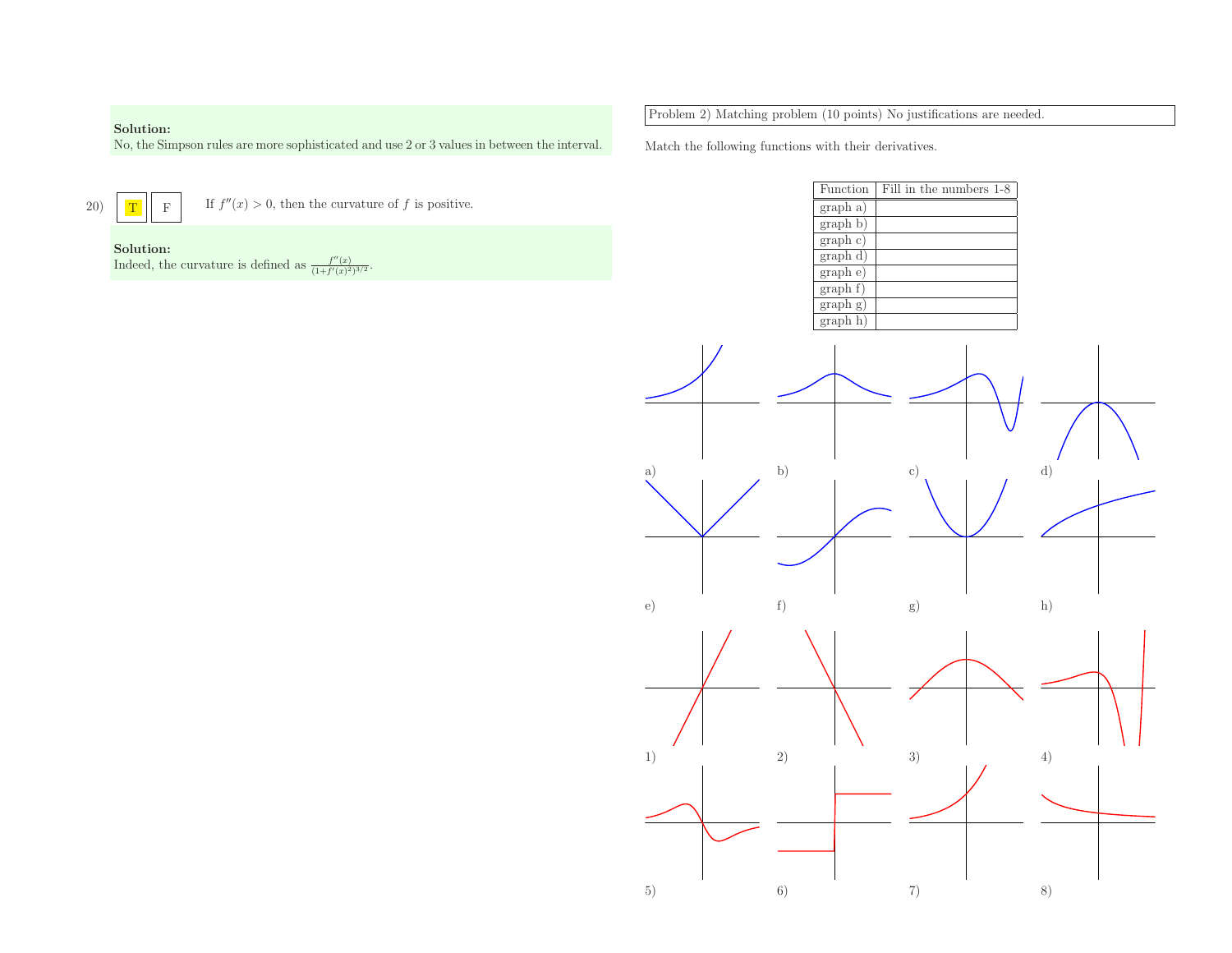| Solution: |          |
|-----------|----------|
|           | Function |
|           | graph a) |
|           | graph b  |
|           |          |

| Function | Fill in the numbers 1-8 |
|----------|-------------------------|
| graph a) |                         |
| graph b) | 5                       |
| graph c) |                         |
| graph d) | $\overline{2}$          |
| graph e) | 6                       |
| graph f) | 3                       |
| graph g) |                         |
| graph h) | 8                       |

Problem 3) Matching problem (10 points) No justifications are needed.

Here is the graph of a function  $f(x)$ . Match the following modifications



Match the following functions with their graphs.

| Function            | Fill in $1)-8$ ) |
|---------------------|------------------|
| $f(x-\overline{1})$ |                  |
| f'(x)               |                  |
| $f(x+1)$            |                  |
| $f^{-1}(x)$         |                  |
| $f(x/\overline{2})$ |                  |
| f(3x)               |                  |
| 1/f(x)              |                  |
| $f(x)+1$            |                  |



## Solution:

2,6,3,4,1,8,5,7

Problem 4) Area computation (10 points)

Find the area of the **cat region** which is the region enclosed by the functions  $f(x) = x^{20} - 1$  and  $g(x) = x^2 - x^6$ . No need to count in the whiskers.

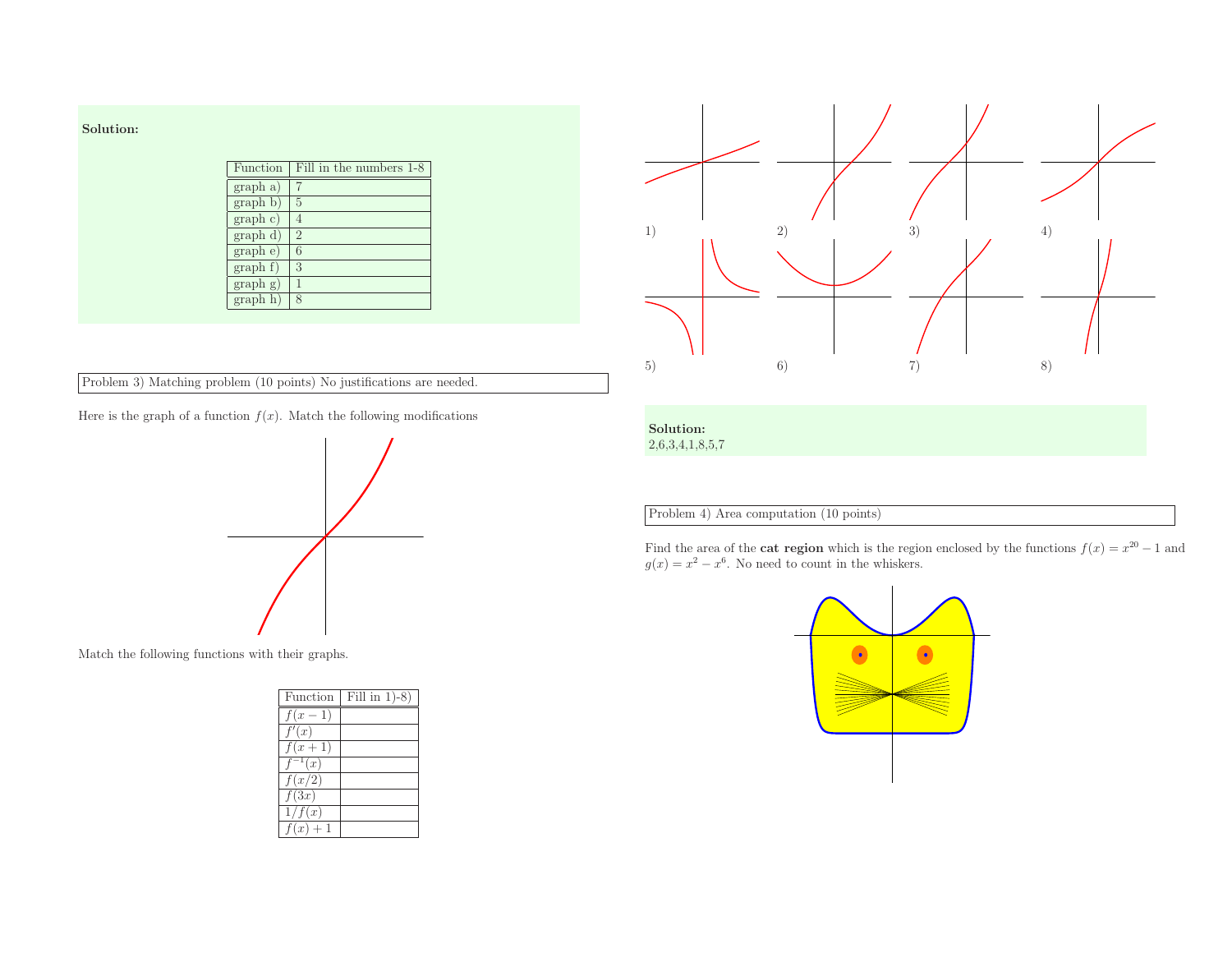### Solution:

 We first have to find where the two graphs intersect to determine the integration bounds. They intersect at  $x = 1$  and  $x = -1$ . Next, we have to know which function is above and which is below. If we look at  $x = 0$ , then we see that f is below. We can see this also from the fact that  $f$  is always nonpositive and  $g$  is always non-negative. Therefore,

$$
\int_{-1}^{1} x^2 - x^6 - (x^{20} - 1) dx = (x + x^3/3 - x^7/7 - x^{21}/21)|_{-1}^{1} = 16/7.
$$

Problem 5) Volume computation (10 points)

We spin the graph of the function  $f(x) = \sqrt{1 + |x|^3}$  around the x axes and get a solid of revolution. What is the volume of this solid enclosed between  $x = -3$  and  $x = 3$ ? The picture shows half of this sold.

### Solution:

The area at position x is  $\pi f(x)^2 = \pi (1 + |x|^3)$ . The volume of a slice of thickness dx is  $\pi(1+|x|^3) dx$ . We have to integrate this from  $x = -3$  to  $x = 3$ . To avoid the absolute value, we take twice the integral from <sup>0</sup> to <sup>3</sup> and have

$$
2\pi \int_0^3 (1+x^3) \ dx = 2\pi (x+x^4/4)|_0^3 = 2\pi 93/4 = \pi 93/2 \ .
$$

a) 
$$
\int_{-1}^{1} \frac{1}{1+x^2} dx
$$
  
\nb)  $\int_{1}^{2} x^2 + \sqrt{x} dx$   
\nc)  $\int_{0}^{\sqrt{\pi}} \sin(x^2) dx$   
\nd)  $\int_{1}^{1} \log(4 + x) dx$ 

$$
f(x) = \frac{x}{1 + x^2}
$$

$$
(x) = \frac{1 - x^2}{1 + x^2)^2}
$$

$$
f''(x) = \frac{2x(x^2 - 3)}{(1 + x^2)^3}.
$$

Problem 8) Integration by parts (10 points)

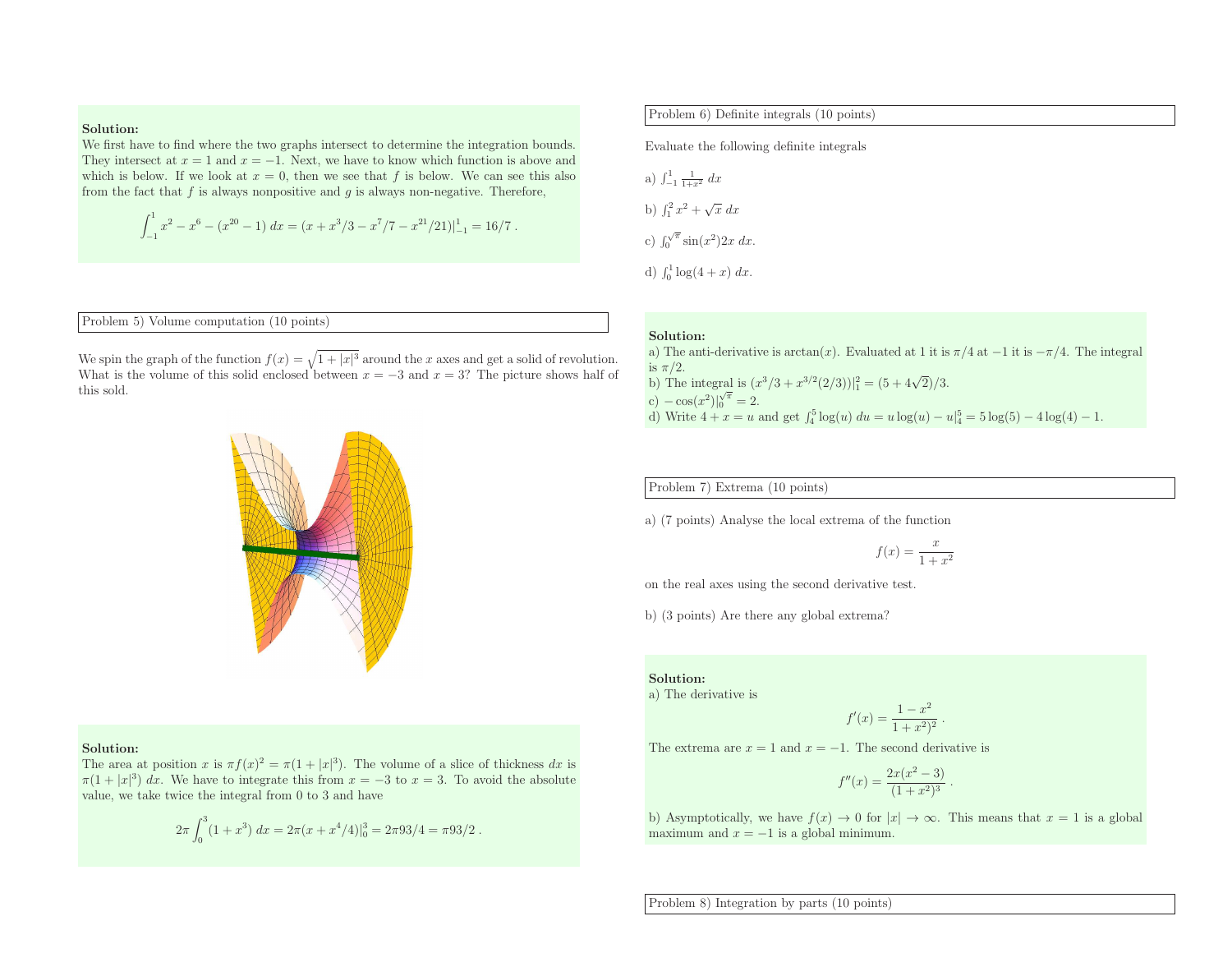a) (5 points) Find the anti-derivative of

$$
f(x) = \sin(4x)\cos(3x) .
$$

b) (5 points) Find the anti-derivative of

$$
f(x) = (x - 1)^2 \sin(1 + x).
$$

Solution:

 a) This is <sup>a</sup> problem, where we have to do integration by parts twice. It is <sup>a</sup> "merry go round problem". Call I the integral. Then do integration by parts twice to isolate  $I =$  $\int \sin(4x) \cos(3x) dx$ . We will also encounter  $J = \int \cos(4x) \sin(3x) dx$ . Then integration by parts <sup>g</sup>ives

$$
I = \sin(4x)\sin(3x)/3 - (4/3)J
$$

$$
J = -\cos(4x)\cos(3x)/3 - (4/3)I
$$

so that  $I = \sin(4) \sin(3x)/3 + (4/9) \cos(4x) \cos(3x) + (16/9)I$  so that  $I(1 - 16/9) =$  $\sin(4)\sin(3x)(1/3) + (4/9)(\cos(4x)\cos(3x))$  and

 $I = [\sin(4x)\sin(3x)(1/3) + (4/9)(\cos(4x)\cos(3x))](-9/7)$ .

b) Use integration by parts twice. We end up with

 $-(x-1)^2 \cos(1+x) + (2x-2) \sin(1+x) + 2 \cos(1+x)$ .

a) Solve the integral

by writing

$$
\frac{2-x+x^2}{(1-x)(1+x^2)} = \frac{A}{1+x^2} + \frac{B}{1-x}.
$$

 $\int \frac{2-x+x^2}{(1-x)(1+x^2)}$ 

b) Evaluate the integral  $\int \sqrt{1 - x^2} x \, dx$ .

### Solution:

a)  $\arctan(x) - \log(x - 1)$ . b) Write  $x = \sin(u)$  to get  $\int \cos^2(u) \sin(u) du = -\cos(u)^{3/2}/3$ . This can also be solved b) write  $x = sin(u)$  to get f cos  $(u) sin(u)$   $uu = -cos(u)$ <br>more easily by substitution:  $u = 1 - x^2$ ,  $du = -2xdx$  etc.

Problem 11) Related rates (10 points)

a) (7 points) A rectangle with corners at  $(-x, 0), (x, 0), (x, y), (-x, y)$  is inscribed in a half circle  $x^2 + y^2 = 1$  where  $y \ge 0$  is in the upper half plane. Assume we move x as  $x(t) = t^2$ . Find the rate of change of  $y(t)$ .

b) (3 points) Find the rate of change of the area  $A(t) = 2x(t)y(t)$  of the rectangle.

Problem 9) Substitution (10 points)

a) (3 points) Find the integral  $\int 3x\sqrt{5x^2 - 5} dx$ .

b) (3 points) What is the anti-derivative of  $\int \exp(x^2 - x)(4x - 2)$ ?

c) (4 points) Evaluate the definite integral

$$
\int_0^{\pi/2} \sqrt{1 - \cos(x)} \sin(x) dx.
$$

Solution:

a)  $(5x^2 - 5)^{3/2}/5 + C$ .<br>b)  $2 \exp(x^2 - x) + C$ . b)  $2 \exp(x^2 - x) + C$ .<br>c)  $(1 - \cos(x))^{3/2} (2/3) \Big|_0^{\pi/2} = 2/3$ .



### Solution:

a)  $2xx' + 2yy' = 0$  so that  $y' = -xx'/y = -t^2(2t)/\sqrt{1-t^2}$ a)  $2xx' + 2yy' = 0$  so that  $y' = -xx'/y = -t^2(2t)/\sqrt{1-t^4}$ .<br>b)  $A' = 2x'y + 2xy' = 4ty + 2t^2y'$ . We have to plug in y' from a).

Problem 10) Partial fractions, Trig substitution (10 points)

Problem 12) Catastrophes (10 points)